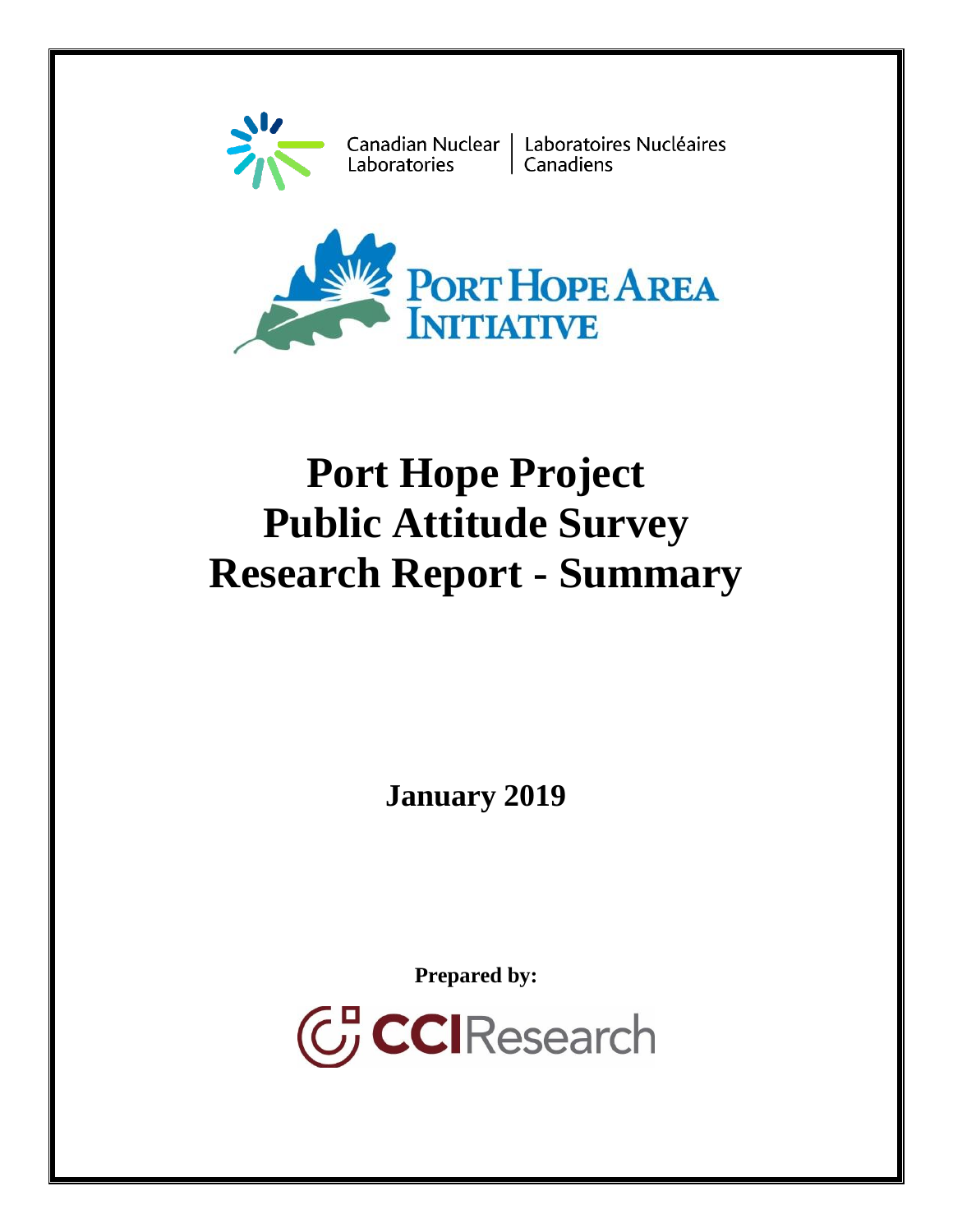# **Summary**

## **BACKGROUND AND METHODOLOGY**

As part of the Port Hope Project, periodic public attitude research is commissioned to monitor area residents' level of knowledge and awareness about historic, low-level radioactive waste and the Port Hope Area Initiative (PHAI) projects, identify issues and concerns, determine the communication needs of the public, and provide data regarding public attitudes and preferences.

The most recent iteration of the Port Hope Project Public Attitude Survey in the Fall of 2018 was conducted by CCI Research Inc. on behalf of Canadian Nuclear Laboratories (CNL). A survey was administered by telephone to Urban Ward and Rural Ward residents of Port Hope, who were 18 years of age or older. In an effort to achieve a sample that was representative of the population, age and gender targets were set within each ward. The 2018 survey contained 30 questions, including seven open-ended questions, and took an average of approximately 21 minutes to complete. A total of 398 telephone interviews were completed by landline and 79 were completed by cell phone during the period of October 19<sup>th</sup> to November 20<sup>th</sup>, 2018. In addition, the survey introduction offered the option of completing the questionnaire online, and an additional eleven surveys were completed in this manner, for a total of 488 Port Hope surveys. The confidence interval for the overall Port Hope sample is approximately +/-4.4%, 19 times out of 20 (at the 95% confidence level, assuming a random and representative sample).

This report presents the findings for the 2018 Port Hope Project Public Attitude Survey. Comparisons between survey results for Urban and Rural Ward residents and between results for the current year (2018) and the surveys conducted in 2008 - 2016 are discussed throughout this report.

# **KEY FINDINGS**

#### **Satisfaction with Living in the Community**

Overall satisfaction with living in the community remains high, with 98% of respondents indicating they are "very satisfied" or "somewhat satisfied". Satisfaction levels were similar to 2016, but community residents indicated a higher level of satisfaction in 2018 as compared to 2009-2014. In addition, overall satisfaction was high in both Wards and similar to the levels of satisfaction reported by respondents in the previous survey period in 2016.

#### **Important Community Issues**

The current findings show that "relocation / clean up / transfer of low-level radioactive waste to the PHAI facility" was the top issue in the community in 2018, with one-quarter (25%) of respondents identifying this topic in an open-ended format as one of the most important issues facing their community, which represents a significant increase over the previous survey period. In addition, "costs high; housing, etc." was identified by one-fifth (20%) of respondents, which also represents a significant increase in the proportion of respondents listing this as an important community issue. In contrast, the proportion of community residents identifying "taxes, property taxes, use of tax money" as a top issue decreased markedly from 2016.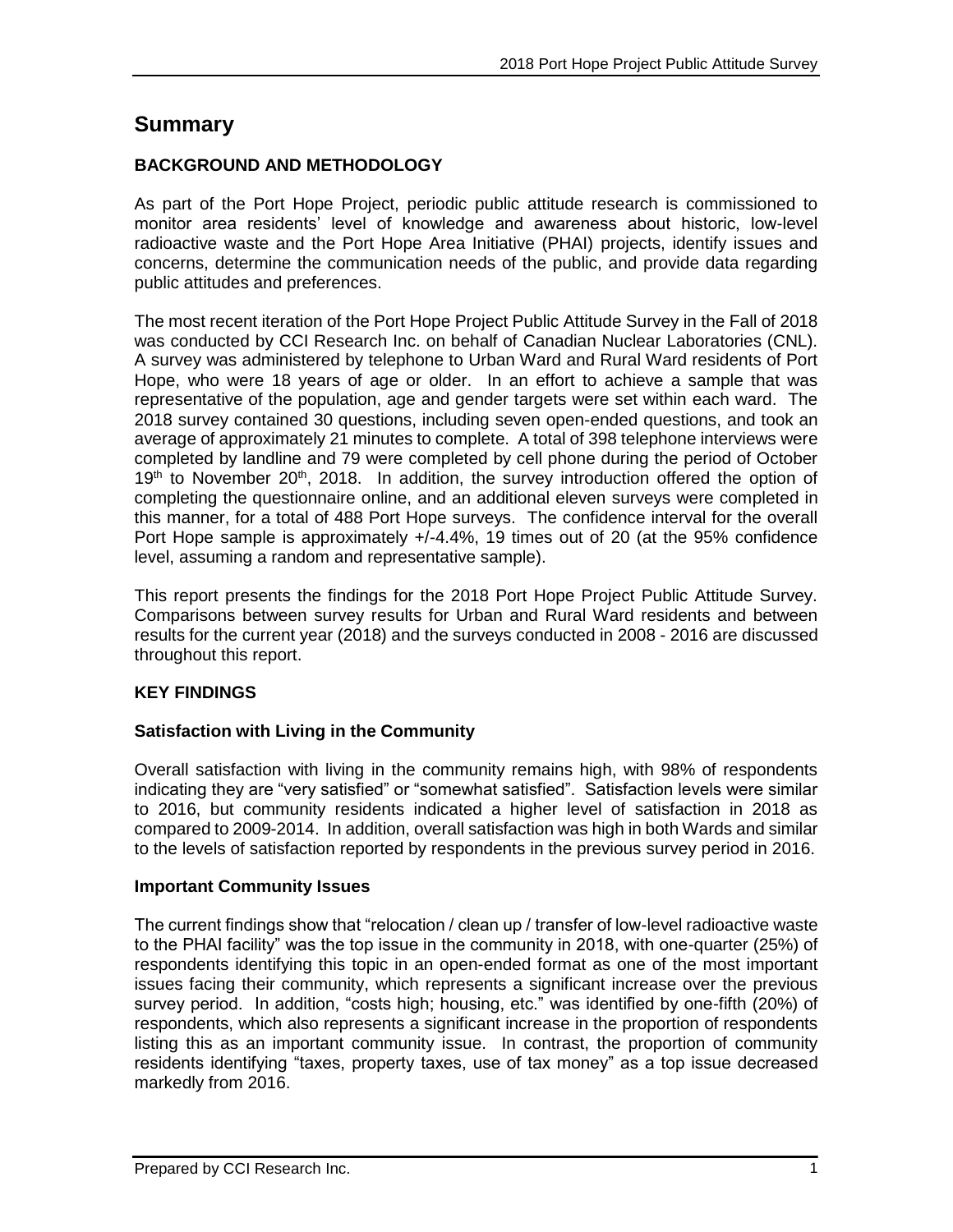The top most important issue that was identified specifically by residents of the Urban Ward was "relocation / clean up / transfer of low-level radioactive waste to the PHAI facility", mentioned by 27% of respondents. Rural Ward respondents identified "municipal services, town maintenance, infrastructure" as the top issue, with 23% of these residents giving this response. These top issues were mentioned more often by respondents in 2018 than in 2016.

Topics that were mentioned in response to the open-ended question about the most important issue facing the community were top-of-mind for respondents. The cleanup of the low-level radioactive waste appears to be even more important when survey respondents are asked about it more directly, as 86% of respondents overall indicated that the cleanup of low-level radioactive waste was "very important" or "somewhat important".

#### **Awareness and Knowledge about Low-Level Radioactive Waste in Area**

Most respondents indicated that they rarely think about living in a community with a lowlevel radioactive waste management facility; specifically, about three-quarters of respondents (76%) think about it "not very often" or "never".

Self-assessed knowledge about the presence of historic low-level radioactive waste in the community appears higher in 2018 than 2016, but similar to prior survey years, with 80% of respondents indicating that they are "very knowledgeable" or "somewhat knowledgeable" about this topic. In addition, respondents from the Urban Ward and the Rural Ward were similarly likely to report that they are "very knowledgeable" or "somewhat knowledgeable" about the presence of historic low-level radioactive waste in the community.

#### **Familiarity with the Port Hope Project**

More than nine out of ten Port Hope residents reported awareness of the Port Hope Area Initiative (95%), while three-quarters (75%) reported awareness of the Port Hope Project, and 87% reported awareness of the long-term waste management facility.

Familiarity with the Port Hope Area Initiative is comparable to the awareness levels reported in 2011-2016 and higher than those reported in 2008-2010. Overall awareness of the Port Hope Project has generally remained consistent, with two exceptions: reported familiarity with the Project was higher in 2018 compared to 2009, but lower compared to 2012. In contrast, familiarity with the long-term waste management facility appears to have increased compared to 2014.

Urban and Rural Ward respondents reported similar levels of overall familiarity with the PHAI. However, those who reside in the Urban Ward reported a higher level of awareness of the Port Hope Project and the long-term waste management facility compared to those in the Rural Ward.

More than nine out of ten respondents reported awareness of the plans to clean up some residences and other sites contaminated with the historic low-level radioactive waste (94%). Reported awareness of trucking contaminated soil to the new long-term waste management facility along designated transportation routes (87%) was very similar to that for radiological testing of all urban and a few rural private properties in Port Hope (88%). However, awareness of the radiological testing was higher than it has been in previous survey years. A relatively smaller proportion of residents reported awareness of the requirement that all trucks transporting waste on public roads must be clearly identified with the PHAI logo and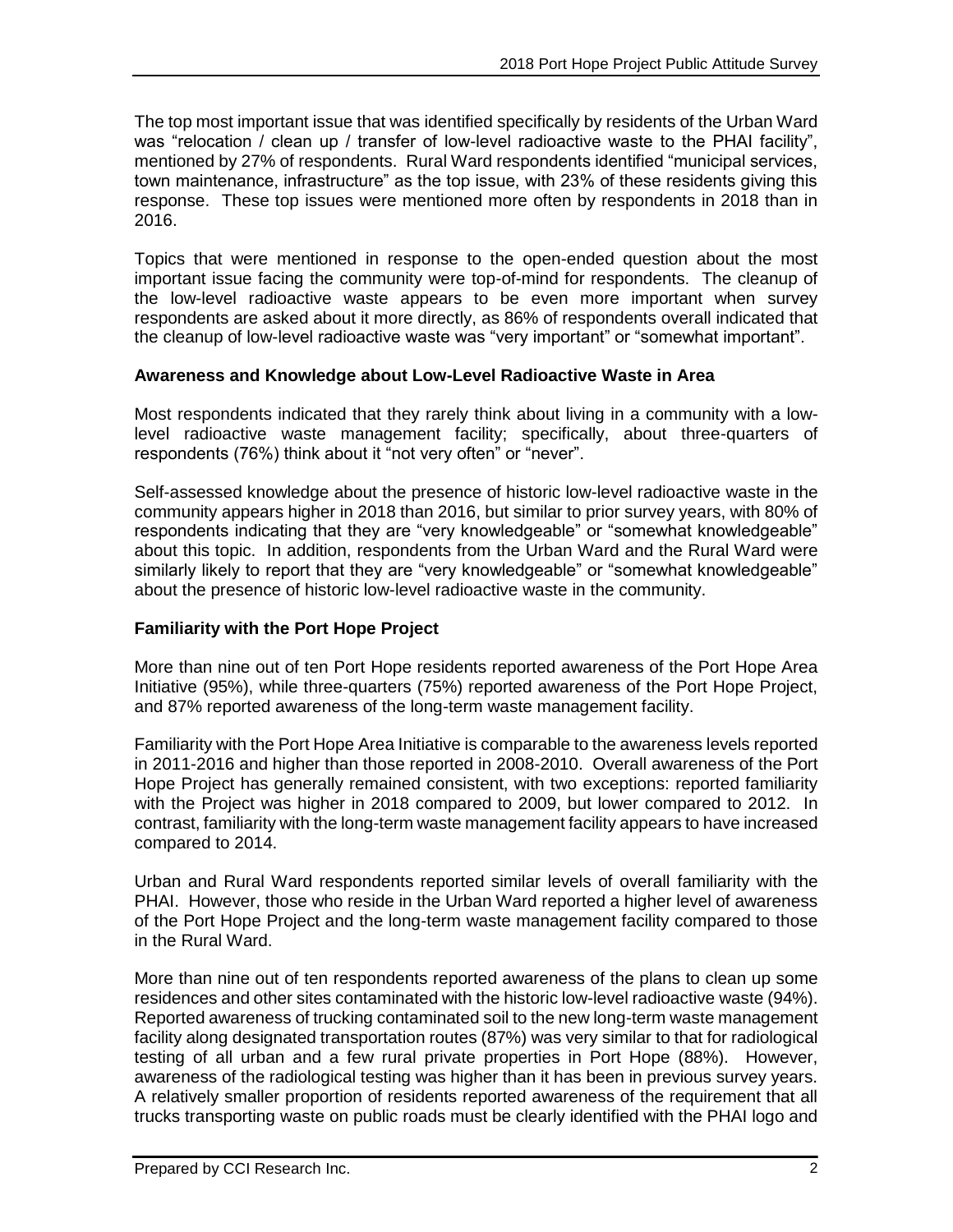contact information (68%). In addition, Urban Ward residents indicated a greater awareness of all PHAI plans (as identified above) than respondents who were living in the Rural Ward.

Survey respondents were also asked to report their knowledge about the PHAI construction and cleanup activities that are currently underway in the community of Port Hope, and, in response, residents of the Urban Ward were more likely to report they were knowledgeable overall (very knowledgeable + somewhat knowledgeable) than Rural Ward respondents.

#### **Confidence and Concerns Regarding the Port Hope Project**

About four out of five of the survey respondents overall (83%) expressed confidence that the waste can be safely managed at the new long-term waste management facility, with 34% indicating they were "very confident" and 49% indicating they were "somewhat confident". This result is similar to the overall confidence observed in each survey period since 2008.

There were a wide range of diverse issues or concerns about the Port Hope Project identified by respondents, the most common of which were: "transporting / waste removal spills, accidents, traffic" (24%), "find it / clean it all up; quality of clean-up" (17%), "storage methods-safety, containment, liner" (16%), and "contamination of soil / water / air, leakage" (16%). A larger proportion of respondents mentioned "contamination of soil / water / air, leakage" as a concern this year than in 2016.

When asked to indicate whether they have been affected, or anyone in their household has been affected by the Port Hope Project, either positively or negatively, the large majority of respondents (75%) indicated they have not been affected, while 14% indicated they had been positively affected and 8% indicated they had been negatively affected by the Port Hope Project.

Overall, high proportions of respondents expressed confidence that the project can minimize the effects of dust, traffic, and noise (77%, 84%, and 83%, respectively), and confidence that the project can minimize the effects of traffic and noise has increased as compared to 2016.

When asked "how concerned are you about the project's impact on the natural environment," about seven out of ten respondents (69%) expressed concern ("very concerned" or "somewhat concerned"), while the remaining 31% reported that they were "not very concerned" or "not at all concerned". Those expressing concern were then asked to specify what they were concerned about in an open-ended format. Similar to the results of 2016, the most common response in 2018 was related to the effects on "water / run-off / groundwater / leaching into water" (28%). The next most common themes related to specific concerns were "the environment (general)" (21%). This concern was followed by "trees" (21%), "unknown future effects" (20%), and "animals, wildlife" (16%) which were all indicated as environmental issues in 2018 more often as compared to 2016.

When asked to identify the benefits of the Port Hope Project, the most common responses were related to the "cleanup and containment of the radioactive waste" (56%), and the "improvement of the town image / removing the stigma" (27%), both of which were reported more often in 2018 than in 2016. In total, 3% of respondents believed there to be "no benefit" to the project, a decrease compared to the last two survey periods.